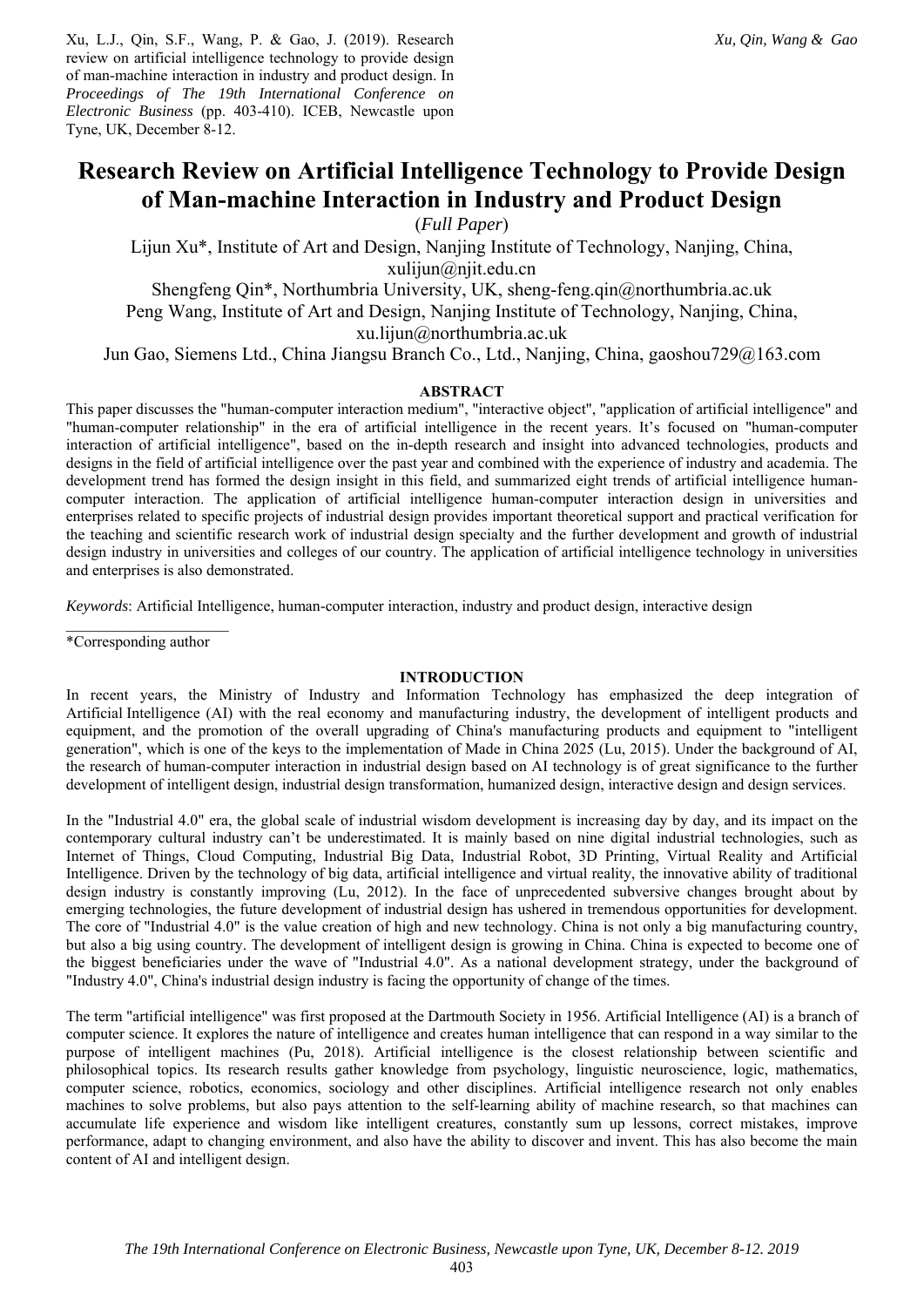Whether it is the definition of industrial design given by the International Industrial Design Association (ICSID) in 1980 or the latest explanation of "design" by ICSID, the importance of "human-computer interaction" in the field of industrial design is clearly stated. With the development and maturity of computer network technology, based on the application of computeraided industrial design (CAID), interactive design mode based on software design research has also been studied and applied to achieve the goal of usability and user experience humanized design. The research of product human-computer interaction technology model involves the fields limited by cognitive psychology and computer science, often. It embodies the concepts of user interface design (Chen, 2017), information visualization technology flow (Tan, 2018), mobile applications and technology consumption mode theory (Yang, Ma & Sun, 2017), etc. Especially since the 1970s, due to the development of AI based on knowledge acquisition, the research of human-computer interaction in AI is particularly important. In the past two years, AI has developed rapidly. Technically, from the application of single-point technology such as voice control and face recognition, to the development of multi-modal computing that integrates vision, voice and semantics; in application, the force of historical change of artificial intelligence is accelerating the penetration of all walks of life, from product services, to production, operation, to decision-making, in terms of reducing costs, risks, shortening processes, bringing in value-added income and improving production efficiency. In terms of policy, AI has also risen to the strategic position of the country, and related policies have been frequently adopted to encourage industrial development at the national level (Shan, 2017). Technology development, application landing and policy support drive the rapid development of artificial intelligence. Artificial intelligence has changed the way we interact with machines, affected our lives, and redefined our relationship with machines. In the era of artificial intelligence, the change of interactive design is not an evolution, but a reconstruction. It will reconstruct the tools, productivity, life and even aesthetics around us. The relationship between Human-computer interaction and Product Design is shown in Figure 1.



*Source*: This study.

## **THEORETICAL RESEARCH AND PRACTICAL APPLICATION OF RESEARCH**

Artificial intelligence (AI) technology has developed rapidly in recent years, but it belongs to a new field after all. The development time is relatively short and there are many technical problems. All along, the machine learning ability of AI is a "bottleneck" in the field of AI. On the one hand, machine learning restricts the development of artificial intelligence and machine learning; on the other hand, in view of the close relationship with other fields, it requires researchers to work on machine learning, while the development of other fields can be found in new learning algorithms and other areas of learning institutions, thus promoting the new development of machine learning. In view of this, on the basis of the application of the existing artificial intelligence technology, this topic intends to make up for the lack of research on related issues, try to establish an analytical framework for the study of human-computer interaction in industrial design, clarify the analytical methods and technical routes, and make a comprehensive study of human-computer interaction in industrial design from a new perspective. Then, it is necessary to implement the artificial intelligence technology in universities. Empirical research is carried out in enterprises.

The basic research idea of this study is to study the difference between human intelligence and artificial intelligence from the new features and new requirements of the man-machine interaction in the artificial intelligence times through the literature review of the development history of artificial intelligence. The difference and disadvantage of the traditional man-machine interaction mode and the modern man-machine interaction mode are analyzed and compared, the interactive design pattern

Figure 1: Relationship between Human-computer interaction and Product Design.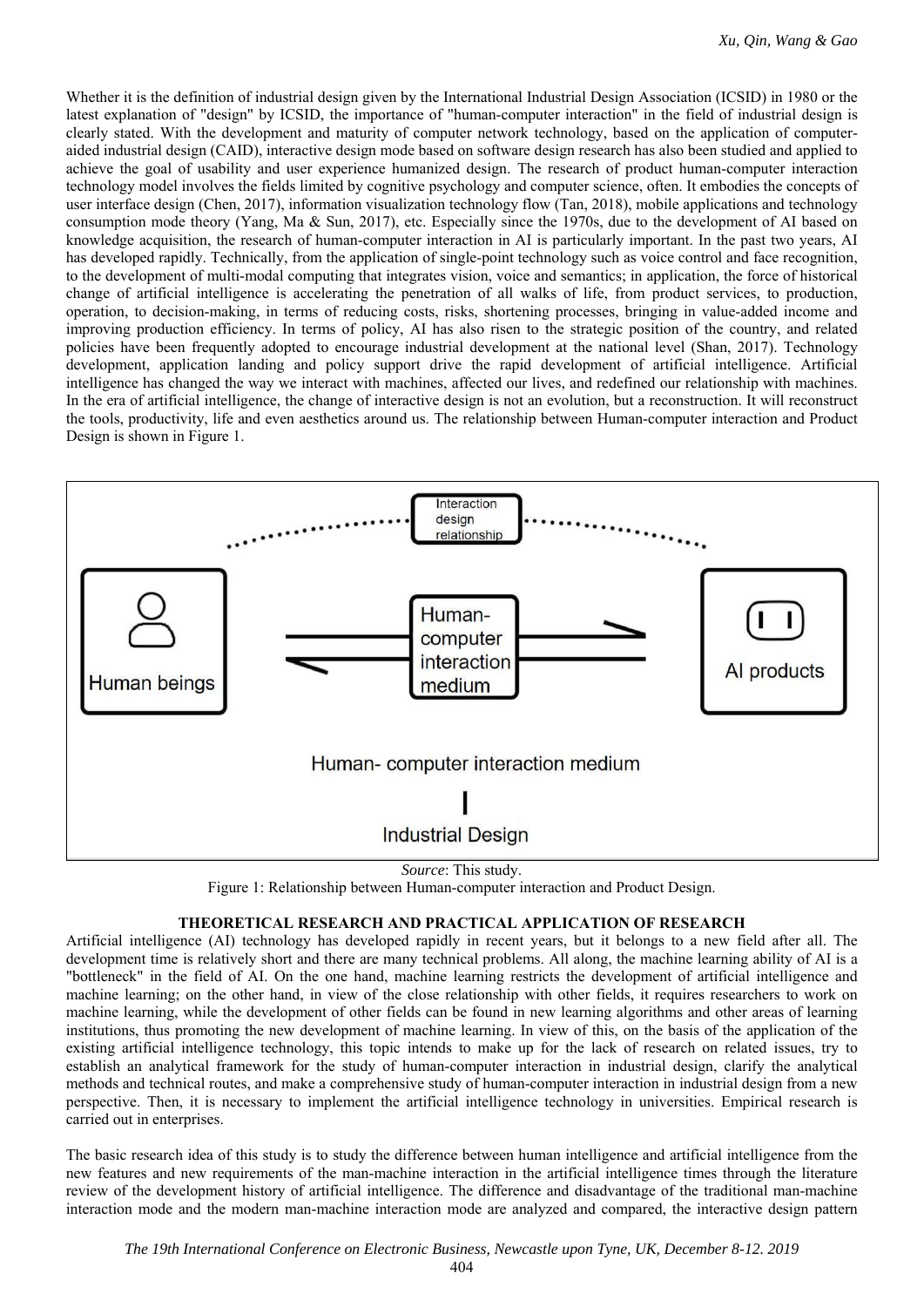based on the intelligent design is studied, and the voice interaction and the multi-channel fusion interaction are realized based on the knowledge acquisition technology, And based on the software design study, the human design and the form of emotional interaction have laid a theoretical foundation for the research of the ability of the intelligent body and the intelligent body to start to have the emotion judgment and the feedback intelligence. Through the research of the intelligent equipment from the man-machine direction to the depth, the building of the trust becomes the first point of the analysis, and then the design of the human-computer interaction application which can realize the humanized and personalized human-computer interaction application of the intelligent product in the artificial intelligence time is explored. The basic research framework is shown in Figure 2.



*Source*: This study.

Figure 2: Research ideas and methods between Human-computer interaction and Product Design.

Based on the application of existing artificial intelligence technology, starting from the research progress of voice interaction technology, it tends to the perspective of human natural dialogue experience:

- (a) Researching more mediums such as face, gesture and other channels, multi-channel fusion interaction becomes the mainstream interactive form. Research on how intelligent agents begin to have clear human relationships;
- (b) Research agents begin to take active interactions outside passive interactions;
- (c) Study how intelligent agents begin to have emotional judgments and feedback intelligence;
- (d) Rapid development and application of artificial intelligence to specific populations Research on the interoperability of smart devices, multi-scenario convergence;
- (e) From human-machine to deep coordination, trust construction has become the primary breakthrough point.

Establish an analytical framework for researching human-computer interaction in industrial design, clarify analytical methods and technical routes, and study the human-comp.

## **HOW TO COMBINE ARTIFICIAL INTELLIGENCE WITH DESIGN**

The main goal of artificial intelligence is to machine human intelligence. Once it is implemented, it will produce revolutionary changes, because the characteristics of machines are fast and tireless, which is superior to human beings. If people's intelligence is mechanized, machines will judge, analyze and choose like people. Creative activities can also be carried out. Now some people use artificial intelligence to analyze lottery tickets, and some people have carried out man-machine war. The results prove the feasibility of artificial intelligence. This can also prove its broad prospects in the field of design. Using artificial intelligence, product design can be carried out quickly, omitting some bedding links, and making design a procedural process (Chen, 2017). So far, substantial progress has been made in this work. From the perspective of development trend, artificial intelligence has entered a period of rapid development. For design, intelligent conceptual design software has entered the practical operation stage and is in the process of continuous improvement. We have reason to believe that with the joint efforts of computer experts and new designers, the combination of design and artificial intelligence is not far off.

Application of artificial intelligence in product design: With the development of artificial intelligence, it has been widely used, and has become the core driving force of industrial transformation, which has a profound impact on the development of world

405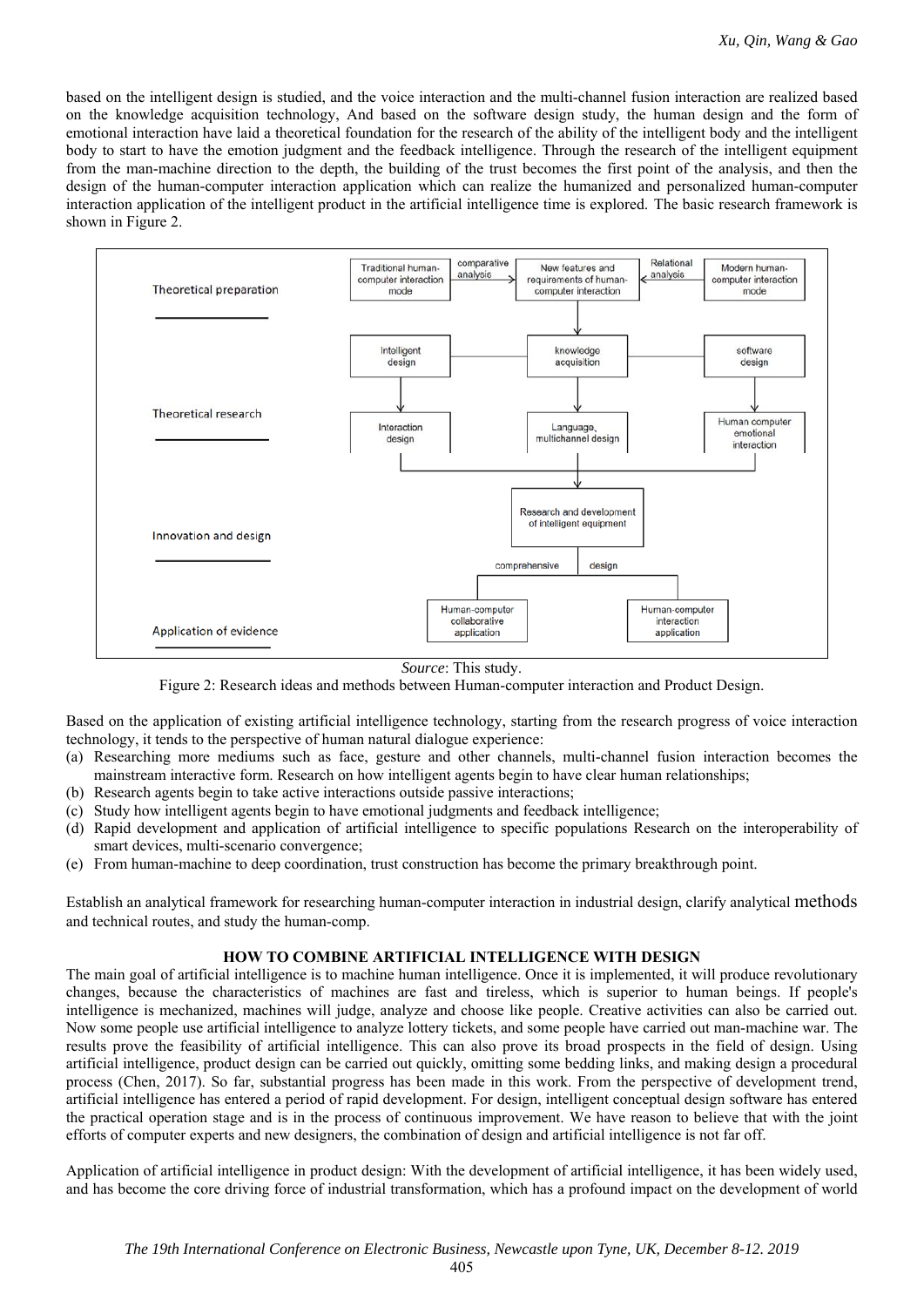economy, social progress and the improvement of human living standards. In the field of design, combined with the research of related products, it is found that the application of existing intelligent products mainly has the following directions:

#### **Smart Home Products**

With the development of Internet of things technology, smart home has been implemented and applied. Relevant enterprises have designed smart home products around smart phone app. The smart ecosystem is developed by Xiaomi company, through the way of creating typical practical products - Investment Enterprises - multi field cooperation, creates the smart ecosystem of Mijia, and takes the lead in establishing the business model of "hardware platform – crowd-funding - shopping mall". Under this model, the R & D, landing and promotion of smart home products are more smooth, which also ensures that Xiaomi company is the leader in smart home The status of the domain. At the same time, Xiaomi company has developed smart speakers, sweeper robots, smart home cameras and other products to create a rich and comprehensive smart ecosystem. In addition, Alibaba has also established an open platform for smart life, and launched small smart speaker in 2017, marking that it has gradually started the hardware layout of smart home. Google developed the Google home speaker and Amazon launched the echo speaker. The development of smart home platform is also constantly stimulating the transformation and development of traditional home appliance enterprises such as Haier and Midea, and actively promoting the intelligent transformation of their products to build their own smart home platform. The Smart home products – Xiaomi "Tmall Eif" is shown in Figure 3.



*Source*: Baidu pictures. Figure 3: Smart home products – Xiaomi "Tmall Eif"

Application of artificial Intelligence in the Design of small Household Appliances: Xiao Ya sound box - focus on experience and service, technology and content, from point to face to connect the small appliances in the environment. iFLYTEK, a small translation translator, has realized the function of real-time speech input and translation, and has become a travel helper for more than a dozen Mandarin languages and more than a dozen national translators. Google clip-ai camera, which uses artificial intelligence technology to take photos, actively screen scenes, video according to the host preferences, and so on, to help users record those meaningful moments. The camera learns to use AI to automatically look for "interesting" scenes, and by constantly analyzing users undefined preferences to independently judge the content of the shot, so that each AI model in the machine learns the trend of a large amount of data through the feedback of the host, and finally constructs a model to meet the needs of the user.

#### **Smart Wearable Device**

Intelligent wearable devices, that is, products are worn on the body, and information can be more easily and directly presented to users, users can also interact with them directly. As far as the current market is concerned, the existing intelligent wearable devices are mainly smart watches and related accessories. At present, apple, Samsung, Huawei, Xiaomi and other enterprises have launched smart watches / bracelets. In addition to the traditional watch functions, these products can also carry out health monitoring and management, real-time SMS and mobile phone calls, as well as rich entertainment functions. Among them, apple recently released the apple watch - Series 4 product, which provides a more accurate and humanized fall detection function. The smart watch extends from the front intelligent life service to a more detailed security service.

Intelligent wearable products are the key fields of artificial intelligence applications. The changes brought about by their development can be extended to the unlimited expansion of human individual capabilities, the transformation of human world communication and existence forms. The Smart wearable device – smart Watch – Series is shown in Figure 4.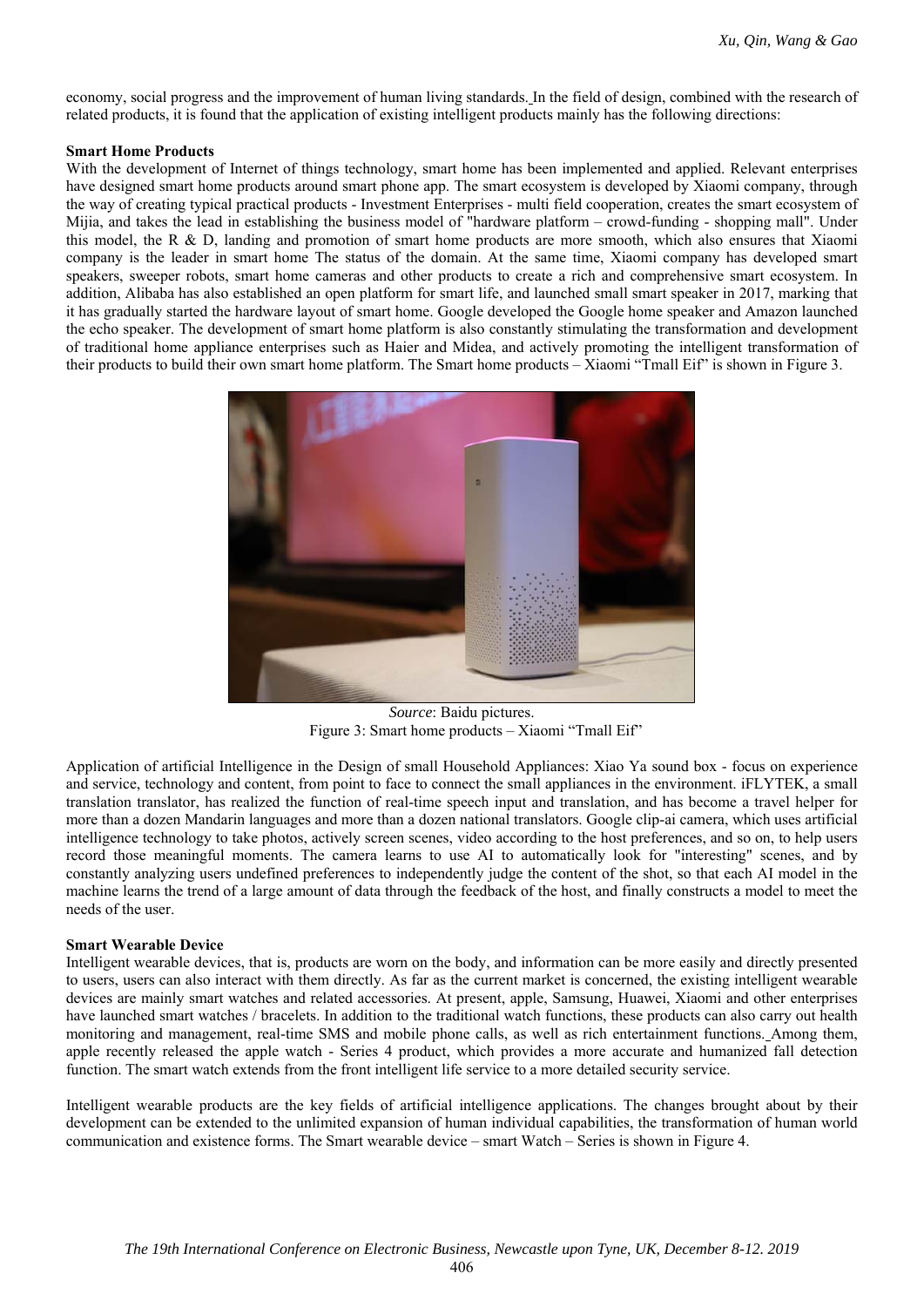

*Source*: Baidu pictures. Figure 4: Smart wearable device – smart Watch – Series

## *The use of artificial Intelligence in Medical products*

Watson Oncology solution-learn about the latest developments in the subject through a wealth of research, medical records, and clinical trials. Now, through the cooperation between IBM and MSK, Watson uses the expertise of the world-renowned MSK company to assess and analyze the specific situation of each patient in depth. Watson Clinical trial matching-helps identify potential candidates for clinical trial matching. By using cognitive calculation, Watson can analyze the characteristics of potential candidates in clinical trials, and help clinicians to select suitable candidates for clinical trials more quickly and effectively by evaluating the extent to which these candidates meet the relevant conditions.

## **Other Smart Devices**

The generation of intelligent devices relies on the development of intelligent technology. The application of artificial intelligence mentioned above is mostly the design of intelligent products, and intelligent robots are also widely developed devices. The reasonable application of different technologies has produced a variety of intelligent robots suitable for various environments. The intelligent robot shows the understanding and communication ability of artificial intelligence incisively and vividly, and through the analysis of its own environment, it can actively make actions to meet the operator's requirements, and even can make intelligent activities such as judgment, logical analysis, understanding, etc. The product application of intelligent robots is still dominated by service robots, such as service robots in restaurants and shopping malls, as well as home-work robots and children's companion robots. Although it is rarely used in daily life, the position of intelligent robot is particularly important in today's society, and the heat of related technology research is rising.

## *Application of artificial Intelligence in Traffic Travel products*

Waymo-- reduces the error rate of driverless car through the intervention of AI, grasps the learning result of neural network through the study of artificial intelligence, enables the unmanned vehicle to predict some emergencies or emergencies quickly, and gradually improves the overall level of automobile intelligence, such as: auxiliary, partially automatic, highly automatic and completely self-driving four different application modes. Combined with the pedestrian recognition, vehicle recognition, obstacle recognition, there are three major environmental awareness technologies.

## **HOW AI SUPPORTED PRODUCT DESIGN AND EMBEDDED IN SMART PRODUCT FOR INTERACTING WITH USERS**

## **Innovation of Product Design Thinking**

The most important thing in production design is thinking innovation. Under the influence of artificial intelligence technology, production, the change of product design thinking is the highlight of innovation (Tan, 2017). The biggest pursuit of AI is to realize.

People's thinking ability and judgment ability, but judging from the current technological development, artificial intelligence has wisdom Strength without the smart, intelligence without Eq. AI can replace many parts of production design. But it has not been involved in reasoning, thinking, overall planning and cultural integration (Huang, 2016). Therefore, under the influence of artificial intelligence, product design should focus on emotion and humanity; In addition, the current artificial intelligence is not separated from human intelligence, which is always designed under human intervention. When the two cooperate, people should pay more attention to the interaction with artificial intelligence in product design. The artificial intelligence in product design can be regarded as a collection of the great achievements of human product design in the past, so our thinking in product design should be creative, original and open Finally, the thinking innovation of product design is more likely under the support of artificial intelligence, while eliminating the theoretical research of tedious literature, making the design thinking stand on the shoulder of artificial intelligence.

## **Innovation of Product Design Method**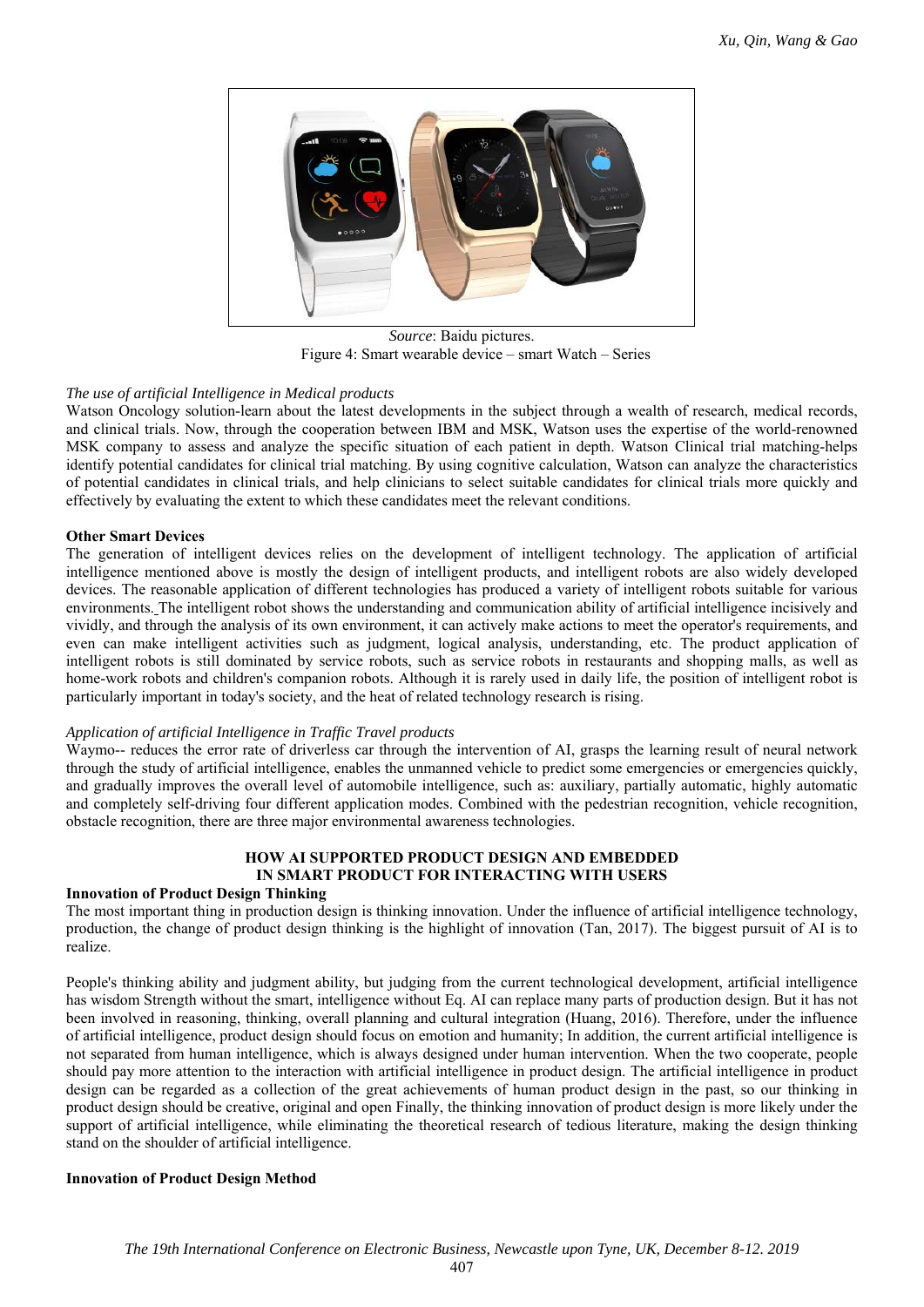Artificial intelligence technology can replace and assist human designers in product design. At present, AI has not completely changed the process of product design, but in product design. The method has been innovated. Specifically, there are the following aspects: Firstly, by interacting with designers, AI Only the investigation results of similar design in the past can be obtained, and the success of such design can be more analyzed and judged in the research stage of product design. The advantages and disadvantages are available for designers to choose from. Second, On the one hand, artificial intelligence can select the past for designers in the design stage. On the other hand, it can make the design idea intuitive, through the cognitive model construction and processing of design analysis, the potential design ideas are simulated, Let the vision, technicality and feasibility of the design idea be presented through VR, 3D printing technology, etc. Column, assist the designer to analyze several design ideas and provide solutions to each idea. In order to make the design more targeted, advanced, original and feasible, we should eliminate the interference as much as possible. Third, the design prototype can be tested and optimized in the artificial intelligence environment by using artificial intelligence software to test function and mature calculation in the design stage. The intelligent debugging function includes several major modules such as vision, language, language, interaction, knowledge, search and so on. It carries out design inspection, model detection, voice interaction, emotional analysis and so on for product design. Under the operation of the designer, artificial intelligence presents the optimization results directly, and its advantages, disadvantages, characteristics and so on are clear at a glance. Fourthly, the verification stage of the thinking and requirements of product design are constantly updated iteratively. The solutions in the design may become the starting point of design update. The results of product design optimization are tested and verified to make the feedback of product design more accurate and more conducive to the improvement and perfection of designers. In the traditional design process, this step is tedious and time-consuming. In the artificial intelligence environment, it can shield the previous unilateral defects of verification, not only from the macro perspective, but also from the micro perspective (Liu & Gao 2016). For example, A / B test is carried out on the verification algorithm, and at the same time, it is compared with the design in the database to get the approval degree, so that the product design of the success rate is higher.

## **Innovation of Product Design Requirements and Objectives**

Under the influence of artificial intelligence technology, product design is closer to industrialization, and it is easier to mass produce after design. After thousands of years of evolution, the requirements of product design in the artificial intelligence environment, including function, shape, material, color, ease of use, uniqueness, culture and so on, have changed. Under the demand innovation, the design goal is more complex, more hierarchical and inclusive. In terms of function, from single to overlay, from single, heavy to diverse, light and thin, materials from only to diverse, colors from simple to diverse and then to simple. These design goals are the requirements of the times, the talents given to designers by artificial intelligence, and also higher requirements for designers.

#### **WHAT ARE THE FUTURE PERSPECTIVES IN THE ABOVE TWO ASPECTS**

The development of artificial intelligence has gone through more than 60 years, and its overall development level is still in the initial stage (Tan, Zhang & Xu, 2016). Especially, in the field of product design, the research and application of artificial intelligence still has a long way to go. As far as the current situation is concerned, its development trend can be roughly analyzed as follows:

### **The Design of AI Products Should be Guided by "Human Characteristics".**

Human brain is a general-purpose intelligent system, which can draw inferences from one example and make a comprehensive understanding. It can flexibly handle a variety of feelings and perceptions, and can learn, reason, judge, think, plan, design and other issues. At the same time, human is unpredictable and capricious. The premise of intelligent product application is human needs, but these machines can only provide some speed, power or consistent operation that human cannot achieve, and lack of social, imagination and empathy. Machines do not know the impact of their behavior on the surrounding. In other words, in the current artificial intelligence, there is intelligence without intelligence (unconsciousness and comprehension, lack of comprehensive decision-making ability), intelligence without emotional intelligence (lack of emotional understanding and communication ability of machines), accounting can't "calculate", there are experts without generalists. Therefore, although the current intelligent products are practical, there is still a long way to go before they are "easy to use".

#### **Artificial Intelligence Products Should Aim at "Human-Machine Integration" and Pay Attention to "Intelligence".**

At present, artificial intelligence is still inseparable from the word "artificial". Xie, Xia and Pan (2019) said that most products in the market are in the era of semi-automatic and semi intelligent. When users use the product, they should not only hand over the work to the product to complete, but also have to pay attention to its working state to avoid unexpected situations, which is also the performance of the current artificial intelligence application is not perfect. To realize real intelligence, we need to overcome the gap between people and machines, realize the human-machine community, and complement each other. At the same time, when giving machine (product) and multi Initiative (intelligence, even emotion and personality), the interaction between human and computer is more important, so the intelligent product must have good interaction design support.

#### *Application of artificial Intelligence in APP Product Design*

Artificial intelligence visual is recognition and speech recognition industry. The software product Mail-- can screen spam, and the new version of Mail adds the function of "Smart Compose" (Tan, 2017). By learning the language habits of users, entering words in the process of sending mail will automatically help users generate recommended possible phrases and sentences. Google News-- uses AI to intervene in the way people read news, and you watch an interesting piece of news that pushes other

408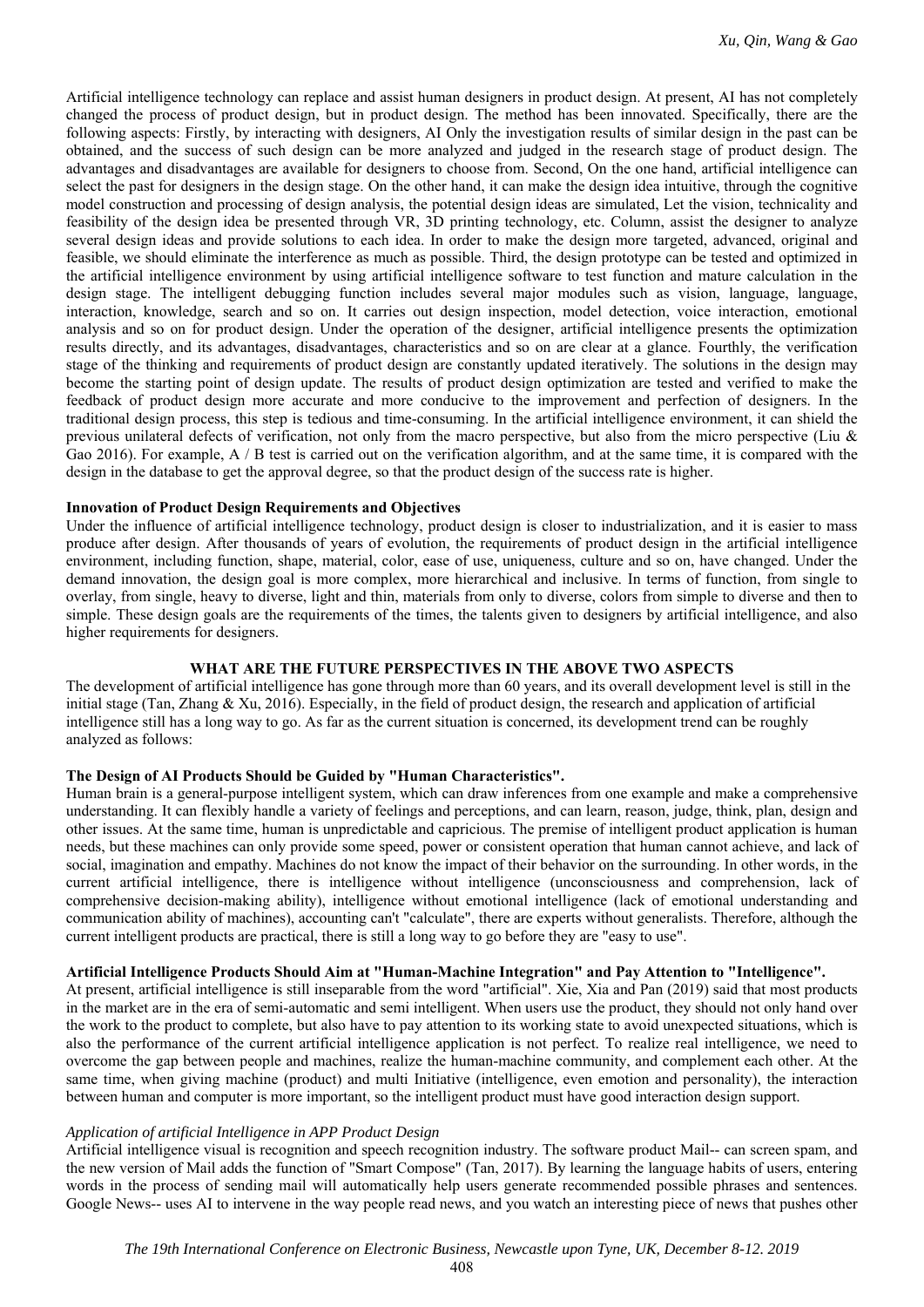relevant news. A new generation of Google assistants-intelligent assistants who can call. Using Wavelet technology of Deep Mind, six kinds of voice can be provided (Lu, 2015). For example, Xiaomi smart home system is actually around Xiaomi smart phone as the center, by Xiaomi TV, Xiaomi routing, Xiaomi air purifier, Xiaomi camera, Xiaomi smart lamps, Xiaomi body weight scale, Xiaomi bracelet and other Xiaomi ecological smart hardware composition of a smart home system. Through the linkage between each intelligent device form a certain application scene, so as to achieve intelligent home control. The Xiaomi intelligent ecosystem is shown in Figure 5.



*Source*: This study. Figure 5: Xiaomi intelligent ecosystem

**"Intelligent Technology" is the Main Driving Force for the Design and Development of Artificial Intelligence Products.**  The development of artificial intelligence technology is the key factor of intelligent design. It attempts to understand the essence of intelligence with various principles and means, and simulate a system similar to human intelligence. Yin, Ren and He (2008) said the content of intelligent technology is diverse and highly complex, including reasoning, language recognition, natural language processing, image recognition and expert system. Since the birth of artificial intelligence, its related theory and application technology are increasingly mature, and its application field is also expanding. As mentioned above, the application of various intelligent systems and intelligent products explores people's new life style. In addition, the application of artificial intelligence in product design should not only meet the basic functions, but also pay attention to its emotional design to improve the user experience and improve the user's quality of life (Liu, Yan & Chen 2016). This century is a new era of technology development and innovation, artificial intelligence products will become more and more common. The future trend of product design is humanization, emotion and intelligence.

#### *Five artificial Intelligence Innovation platforms in China*

Baidu -- self-driving: Apollo self-driving taxi fleet; Alibaba - City Brain (Concept); Tecent -- medical imaging: tecent search, ai-assisted open platform (aggregation of the ability of a number of top artificial intelligence teams, using image recognition, big data processing, deep learning and other leading technology, and medical cross-border integration of research and development, can assist doctors in disease screening and diagnosis, improve the diagnostic accuracy and efficiency of clinicians. ); iFLYTEK, HKUST - Smart Voice: Full House Smart Voice Panel; Shang Tang - Intelligent Vision: Sense Engine AI Visual Module. By the end of 2018, more than 20 provinces in China have issued more than 30 artificial intelligence special support policies. The three artificial intelligence industry agglomeration areas represented by Beijing, Guangdong and Yangtze River Delta were initially formed, accounting for 86% of the total number of artificial intelligence enterprises in the country. There are more than 1000 artificial intelligence enterprises in China. Baidu, Ali, Tencent and other technology giants have taken the lead in stepping into full-scale application, business soup, cloud from, broad view, Yitu and other head startups such as commercial competition.

#### **CONCLUSION**